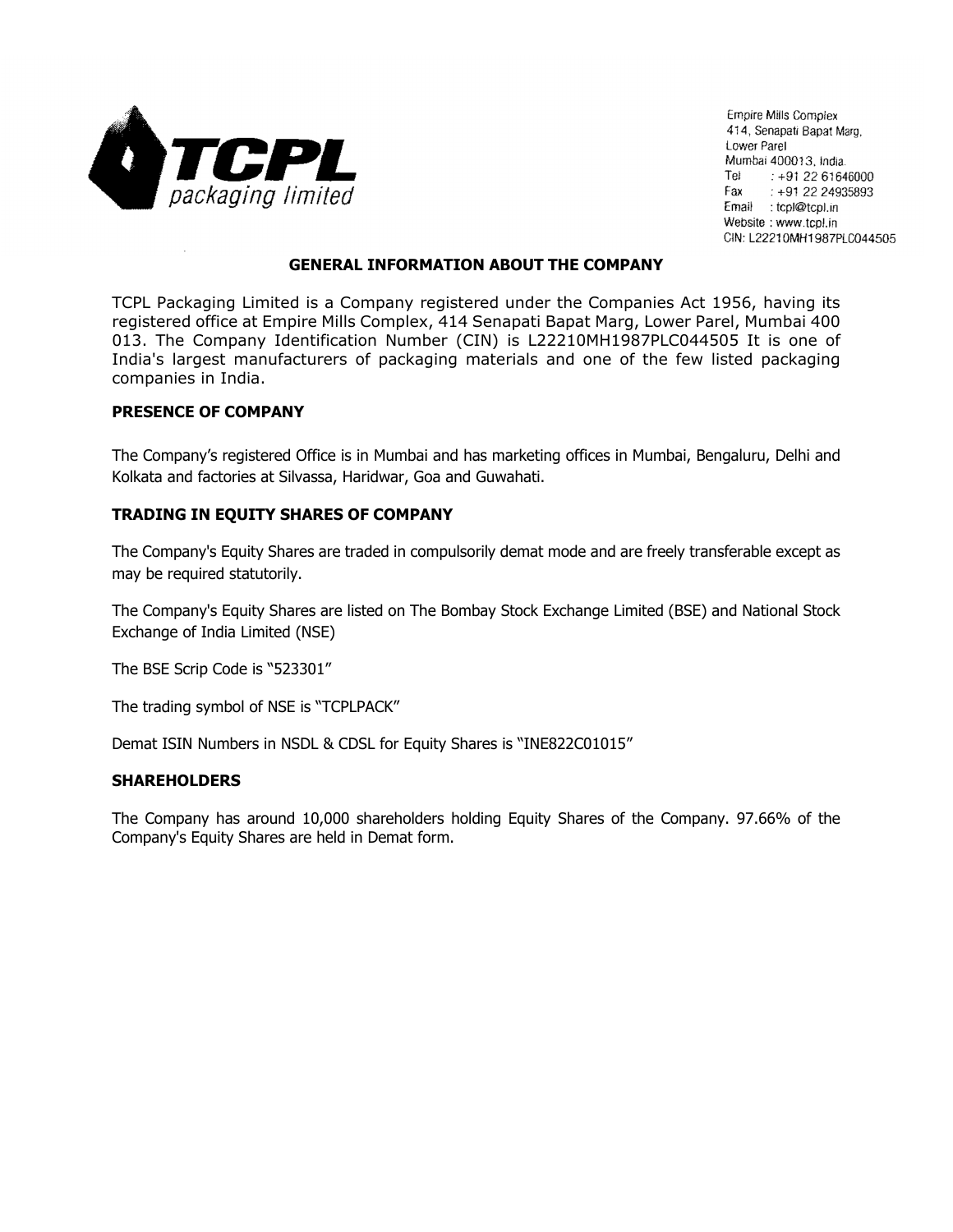

**Empire Mills Complex** 414, Senapati Bapat Marg, Lower Parel Mumbai 400013, India. Tel :  $+912261646000$ Fax  $\pm$  +91 22 24935893 Email : tcpl@tcpl.in Website: www.tcpl.in CIN: L22210MH1987PLC044505

# **REGISTRAR AND TRANSFER AGENT**

All share related matters viz., transfer, transmission, transposition, nomination, dividend, change of name / address / signature, registration of mandate / Power of Attorney, replacement / split / consolidation of share certificate / demat / remat of shares, issue of duplicate certificates etc. are being handled by the Company's Registrars and Transfer Agents (R&TA).

Link Intime India private Limited, C-101, 247 Park, L B S Marg, Vikhroli West, Mumbai 400 083. Tele :- +91 22-49186000 Fax:- +91 22-49186060, Email:- rnt.helpdesk@linkintime.co.in

## **SHAREHOLDERS GRIEVANCE COMMITTEE**

The Board of Directors of the Company has constituted a Shareholders' / Investors' Grievance Committee (the Committee) which, inter alia, approves issue of duplicate certificates and oversees and reviews all matters connected with securities transfers and other processes. The Committee also looks into redressal of shareholders' complaints related to transfer of shares, non-receipt of balance sheet, non-receipt of declared dividend etc. The Committee oversees performance of the R&TA and recommends measures for overall improvement in the quality of investor services. The summary statement of investor related transactions and details are also considered by the Board of Directors of the Company.

# **REMUNERATION TO NON EXECUTIVE DIRECTOR**

The Non-Executive Independent Directors of the Company are paid sitting fees for attending Meeting of Directors and various Committee Meetings.

## **AUTHORITY FOR DISCLOSURE OF MATERIALITY OF EVENT**

The following KMP's are authorized for the purpose of determining materiality of event or information and for the purpose of making disclosure to the Stock Exchange under Regulation 30(5) of Securities and Exchange Board of India (Listing Obligations and Disclosure Requirements) Regulation, 2015 and the contacts details of the said KMP's are as under :-

| Sr.<br>No.     | <b>Name</b>       | <b>Designation</b>                         | <b>Contact Details</b> |                     |                     |
|----------------|-------------------|--------------------------------------------|------------------------|---------------------|---------------------|
|                |                   |                                            | <b>Email address</b>   | Tele No.            | Fax No.             |
|                | Mr. S G Nanavati  | Executive Director &<br>Compliance Officer | nanavati@tcpl.in       | $022 -$<br>61646000 | $022 -$<br>24935893 |
| $\overline{2}$ | Mr. Jitendra Jain | <b>Chief Financial Officer</b>             | Jitendra.jain@tcpl.in  |                     |                     |
| 3              | Mr. Harish Anchan | Company Secretary                          | harish.anchan@tcpl.in  |                     |                     |